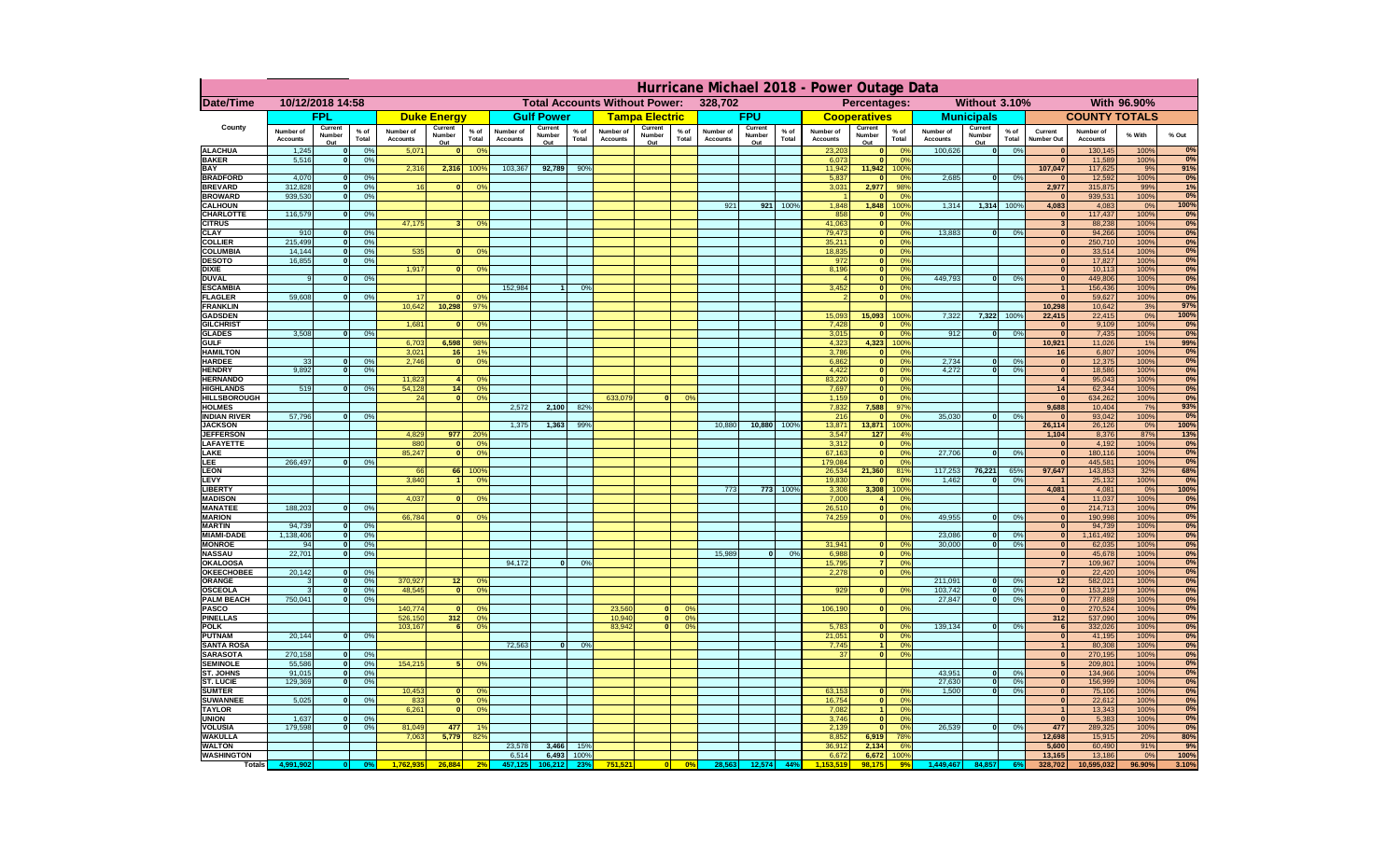| 10/12/2018 14:58                        | Michael 2018                     |                 |                          |                          |                               |  |  |  |  |
|-----------------------------------------|----------------------------------|-----------------|--------------------------|--------------------------|-------------------------------|--|--|--|--|
| <b>Power Provider</b>                   | County                           | <b>Accounts</b> | <b>Outages</b>           | <b>Outage Percentage</b> | <b>Estimated Restore Time</b> |  |  |  |  |
| <b>Gulf Power Company</b>               | <b>BAY</b>                       | 103,367         | 92,789                   | 89.77% TBD               |                               |  |  |  |  |
| City of Tallahassee                     | <b>LEON</b>                      | 117,253         | 76.221                   | 65.01% TBD               |                               |  |  |  |  |
| Talquin Electric Cooperative, Inc.      | <b>LEON</b>                      | 26,534          | 21,360                   |                          | $80.50\% > 5$ days            |  |  |  |  |
| Talquin Electric Cooperative, Inc.      | <b>GADSDEN</b>                   | 15,093          | 15,093                   |                          | $100.00\% > 5$ days           |  |  |  |  |
| West Florida Electric Cooperative, Inc. | <b>JACKSON</b>                   | 13,824          | 13,824                   | 100.00% > 5days          |                               |  |  |  |  |
| Gulf Coast Electric Cooperative, Inc.   | <b>BAY</b>                       | 11,942          | 11,942                   | 100.00% > 5days          |                               |  |  |  |  |
| Florida Public Utilities Corporation    | <b>JACKSON</b>                   | 10,880          | 10,880                   | 100.00% >72              |                               |  |  |  |  |
| Duke Energy                             | <b>FRANKLIN</b>                  | 10,642          | 10,298                   | 96.77% TBD               |                               |  |  |  |  |
| West Florida Electric Cooperative, Inc. | <b>HOLMES</b>                    | 7,539           | 7,539                    | $100.00\% > 5$ days      |                               |  |  |  |  |
| Talquin Electric Cooperative, Inc.      | <b>WAKULLA</b>                   | 8,852           | 6,919                    |                          | 78.16% > 5days                |  |  |  |  |
| Duke Energy                             | <b>GULF</b>                      | 6,703           | 6,598                    | 98.43% TBD               |                               |  |  |  |  |
| <b>Gulf Power Company</b>               | <b>WASHINGTON</b>                | 6,514           | 6,493                    | 99.68% TBD               |                               |  |  |  |  |
| Duke Energy                             | <b>WAKULLA</b>                   | 7,063           | 5,779                    | 81.82% TBD               |                               |  |  |  |  |
| City of Quincy                          | <b>GADSDEN</b>                   | 4,768           | 4,768                    | 100.00% TBD              |                               |  |  |  |  |
| Gulf Coast Electric Cooperative, Inc.   | <b>GULF</b>                      | 4,323           | 4,323                    | 100.00% > 5 days         |                               |  |  |  |  |
| <b>Gulf Power Company</b>               | <b>WALTON</b>                    | 23,578          | 3,466                    | 14.70% TBD               |                               |  |  |  |  |
| Talquin Electric Cooperative, Inc.      | <b>LIBERTY</b>                   | 3,308           | 3,308                    | 100.00% > 5 days         |                               |  |  |  |  |
| West Florida Electric Cooperative, Inc. | <b>CALHOUN</b>                   | 2,977           | 2,977                    | $100.00\% > 5$ days      |                               |  |  |  |  |
| West Florida Electric Cooperative, Inc. | <b>WASHINGTON</b>                | 2,437           | 2,437                    | $100.00\% > 5$ days      |                               |  |  |  |  |
| Gulf Coast Electric Cooperative, Inc.   | <b>WASHINGTON</b>                | 2,437           | 2,437                    | $100.00\% > 5$ days      |                               |  |  |  |  |
| Duke Energy                             | <b>BAY</b>                       | 2,316           | 2,316                    | 100.00% TBD              |                               |  |  |  |  |
| <b>Gulf Power Company</b>               | <b>HOLMES</b>                    | 2,572           | 2,100                    | 81.65% TBD               |                               |  |  |  |  |
| Choctawhatchee Electric Cooperative     | <b>WALTON</b>                    | 36,812          | 2,034                    | 5.53% 24                 |                               |  |  |  |  |
| Gulf Coast Electric Cooperative, Inc.   | <b>CALHOUN</b>                   | 1,848           | 1,848                    |                          | 100.00% > 5days               |  |  |  |  |
| City of Havana                          | <b>GADSDEN</b>                   | 1,391           | 1,391                    | 100.00% TBD              |                               |  |  |  |  |
| <b>Gulf Power Company</b>               |                                  | 1,375           | 1,363                    | 99.13% TBD               |                               |  |  |  |  |
| City of Blountstown                     | <b>JACKSON</b><br><b>CALHOUN</b> | 1,314           | 1,314                    | 100.00% TBD              |                               |  |  |  |  |
| Chattahoochee Electric                  | <b>GADSDEN</b>                   | 1,163           | 1,163                    | 100.00% TBD              |                               |  |  |  |  |
|                                         |                                  |                 |                          |                          |                               |  |  |  |  |
| Duke Energy                             | <b>JEFFERSON</b>                 | 4,829           | 977                      | 20.23% 48                |                               |  |  |  |  |
| Florida Public Utilities Corporation    | <b>CALHOUN</b>                   | 921             | 921                      | 100.00% >72              |                               |  |  |  |  |
| Florida Public Utilities Corporation    | <b>LIBERTY</b>                   | 773             | 773                      | 100.00% >72              |                               |  |  |  |  |
| <b>Duke Energy</b>                      | <b>VOLUSIA</b>                   | 81,049          | 477                      | 0.59% TBD                |                               |  |  |  |  |
| <b>Duke Energy</b>                      | <b>PINELLAS</b>                  | 526,150         | 312                      | 0.06% TBD                |                               |  |  |  |  |
| <b>Tri-County Electric Cooperative</b>  | <b>JEFFERSON</b>                 | 3,547           | 127                      | 3.58% 24                 |                               |  |  |  |  |
| Gulf Coast Electric Cooperative, Inc.   | <b>WALTON</b>                    | 100             | 100                      | $100.00\% > 5$ days      |                               |  |  |  |  |
| Duke Energy                             | <b>LEON</b>                      | 66              | 66                       | 100.00% TBD              |                               |  |  |  |  |
| Choctawhatchee Electric Cooperative     | <b>HOLMES</b>                    | 293             | 49                       | 16.72% 24                |                               |  |  |  |  |
| Gulf Coast Electric Cooperative, Inc.   | <b>JACKSON</b>                   | 47              | 47                       | 100.00% > 5days          |                               |  |  |  |  |
| <b>Duke Energy</b>                      | HAMILTON                         | 3,021           | 16                       | 0.53% TBD                |                               |  |  |  |  |
| Duke Energy                             | HIGHLANDS                        | 54,128          | 14                       | 0.03% TBD                |                               |  |  |  |  |
| Duke Energy                             | ORANGE                           | 370,927         | 12                       | 0.00% TBD                |                               |  |  |  |  |
| Choctawhatchee Electric Cooperative     | <b>OKALOOSA</b>                  | 15,795          | $\overline{\phantom{a}}$ | $0.04\% < 24$            |                               |  |  |  |  |
| Duke Energy                             | <b>POLK</b>                      | 103,167         | $\overline{6}$           | 0.01% TBD                |                               |  |  |  |  |
| Duke Energy                             | <b>SEMINOLE</b>                  | 154,215         | $\overline{5}$           | 0.00% TBD                |                               |  |  |  |  |
| <b>Duke Energy</b>                      | <b>HERNANDO</b>                  | 11,823          | 4                        | 0.03% TBD                |                               |  |  |  |  |
| <b>Tri-County Electric Cooperative</b>  | <b>MADISON</b>                   | 7,000           | 4                        | 0.06% 24                 |                               |  |  |  |  |
| Duke Energy                             | <b>CITRUS</b>                    | 47,175          | 3                        | 0.01% TBD                |                               |  |  |  |  |
| <b>Gulf Power Company</b>               | <b>ESCAMBIA</b>                  | 152,984         | $\mathbf{1}$             | 0.00% TBD                |                               |  |  |  |  |
| Duke Energy                             | LEVY                             | 3,840           | 1                        | 0.03% TBD                |                               |  |  |  |  |
| Choctawhatchee Electric Cooperative     | <b>SANTA ROSA</b>                | 201             | 1                        | $0.50\% < 24$            |                               |  |  |  |  |
| <b>Tri-County Electric Cooperative</b>  | TAYLOR                           | 7,082           | 1                        | 0.01% 48                 |                               |  |  |  |  |
| Lee County Electric Cooperative         | <b>BROWARD</b>                   | 1               | 0                        | 0.00% TBD                |                               |  |  |  |  |
| Florida Power and Light Company         | LEE                              | 266,497         | $\mathbf 0$              | 0.00% TBD                |                               |  |  |  |  |
| Florida Power and Light Company         | MIAMI-DADE                       | 1,138,406       | 0                        | 0.00% TBD                |                               |  |  |  |  |
| Duke Energy                             | LAKE                             | 85,247          | $\boldsymbol{0}$         | 0.00% TBD                |                               |  |  |  |  |
| Florida Power and Light Company         | PALM BEACH                       | 750,041         | $\boldsymbol{0}$         | 0.00% TBD                |                               |  |  |  |  |
| <b>Gulf Power Company</b>               | <b>OKALOOSA</b>                  | 94,172          | $\bf{0}$                 | 0.00% TBD                |                               |  |  |  |  |
| Florida Power and Light Company         | <b>BREVARD</b>                   | 312,828         | $\mathbf 0$              | 0.00% TBD                |                               |  |  |  |  |
| Florida Power and Light Company         | <b>NASSAU</b>                    | 22,701          | 0                        | 0.00% TBD                |                               |  |  |  |  |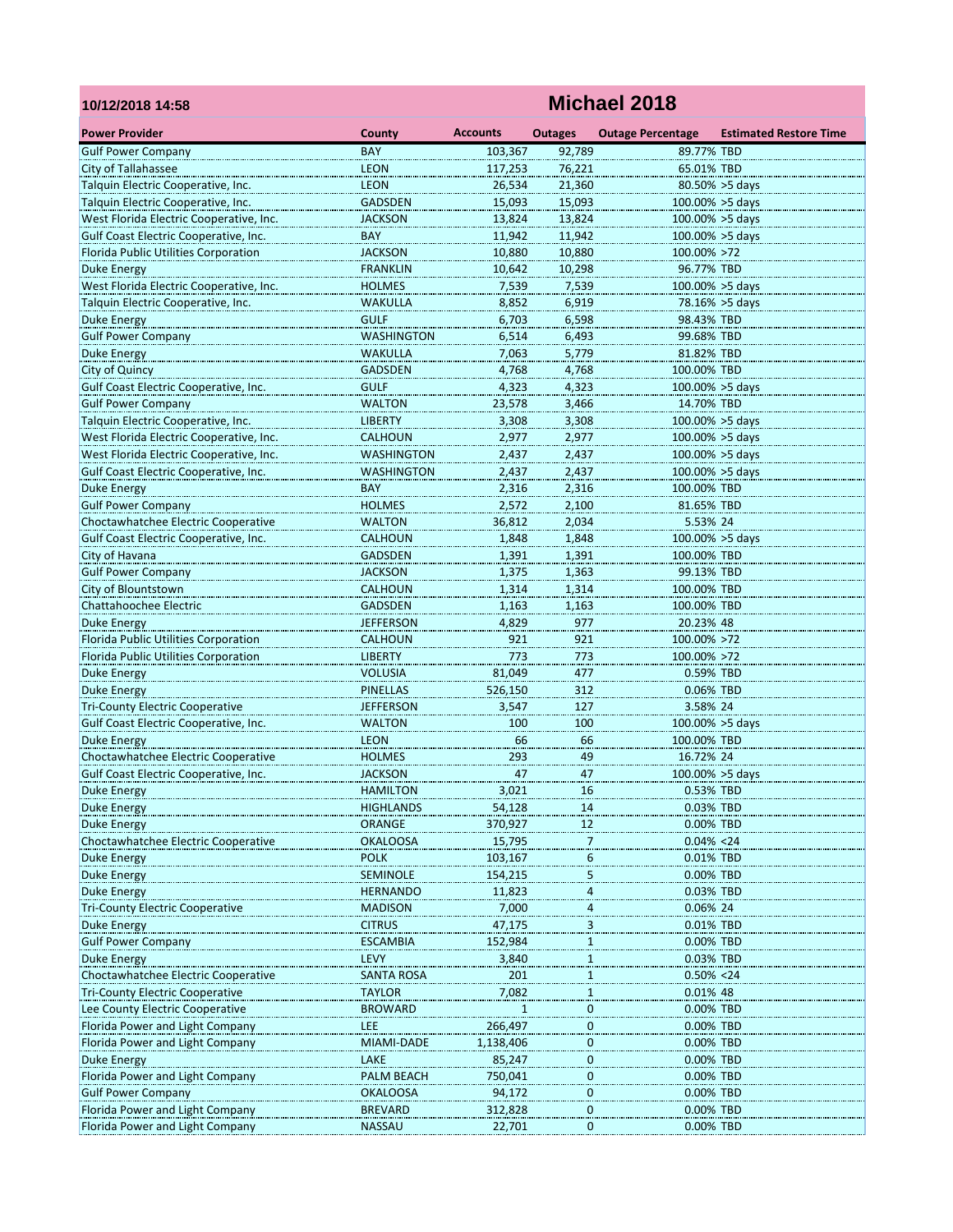| Florida Power and Light Company                    | SARASOTA            | 270,158 | 0                           | 0.00% TBD      |
|----------------------------------------------------|---------------------|---------|-----------------------------|----------------|
| <b>Duke Energy</b>                                 | <b>MARION</b>       | 66,784  | $\mathbf{0}$                | 0.00% TBD      |
| <b>Duke Energy</b>                                 | PASCO               | 140,774 | $\pmb{0}$                   | 0.00% TBD      |
| Florida Power and Light Company                    | <b>MARTIN</b>       | 94,739  | $\overline{0}$              | 0.00% TBD      |
| Tampa Electric Company                             | <b>HILLSBOROUGH</b> | 633,079 | 0                           | 0.00% Restored |
| Florida Power and Light Company                    | VOLUSIA             | 179,598 | $\overline{0}$              | 0.00% TBD      |
| <b>Duke Energy</b>                                 | <b>SUMTER</b>       | 10,453  | $\overline{0}$              | 0.00% TBD      |
| Florida Power and Light Company                    | <b>FLAGLER</b>      | 59,608  | $\pmb{0}$                   | 0.00% TBD      |
| Florida Power and Light Company                    | <b>MANATEE</b>      | 188,203 | $\bf{0}$                    | 0.00% TBD      |
| Florida Power and Light Company                    | ST. JOHNS           | 91,015  | $\boldsymbol{0}$            | 0.00% TBD      |
| Florida Power and Light Company                    | <b>ST. LUCIE</b>    | 129,369 |                             | 0.00% TBD      |
| Withlacoochee River Electric Cooperative, Inc.     | <b>PASCO</b>        | 106,154 | $\overline{0}$              | 0.00% TBD      |
| Central Florida Electric Cooperative               | <b>LEVY</b>         | 17,513  | $\overline{0}$<br>$\pmb{0}$ | 0.00% Restored |
| Central Florida Electric Cooperative               | <b>DIXIE</b>        | 7,595   | 0                           | 0.00% TBD      |
| Suwannee Valley Electric Cooperative, Inc.         |                     |         | 0                           |                |
|                                                    | LAFAYETTE           | 3,252   |                             | 0.00% Restored |
| Suwannee Valley Electric Cooperative, Inc.         | <b>HAMILTON</b>     | 3,786   | $\overline{0}$              | 0.00% Restored |
| Suwannee Valley Electric Cooperative, Inc.         | SUWANNEE            | 16,749  | $\overline{0}$              | 0.00% Restored |
| Duke Energy                                        | <b>OSCEOLA</b>      | 48,545  | $\pmb{0}$                   | 0.00% TBD      |
| Florida Power and Light Company                    | <b>COLLIER</b>      | 215,499 | 0                           | 0.00% TBD      |
| Florida Power and Light Company                    | <b>PUTNAM</b>       | 20,144  | $\mathbf{0}$                | 0.00% TBD      |
| Florida Power and Light Company                    | <b>CHARLOTTE</b>    | 116,579 | $\overline{0}$              | 0.00% TBD      |
| Florida Power and Light Company                    | <b>CLAY</b>         | 910     | $\boldsymbol{0}$            | 0.00% TBD      |
| Florida Power and Light Company                    | <b>HENDRY</b>       | 9,892   | $\pmb{0}$                   | 0.00% TBD      |
| Florida Power and Light Company                    | <b>UNION</b>        | 1,637   | $\pmb{0}$                   | 0.00% TBD      |
| Florida Power and Light Company                    | <b>INDIAN RIVER</b> | 57,796  | 0                           | 0.00% TBD      |
| Florida Power and Light Company                    | <b>OKEECHOBEE</b>   | 20,142  | $\overline{0}$              | 0.00% TBD      |
| Florida Power and Light Company                    | <b>DESOTO</b>       | 16,855  | $\boldsymbol{0}$            | 0.00% TBD      |
| Florida Power and Light Company                    | <b>MONROE</b>       | 94      | $\pmb{0}$                   | 0.00% TBD      |
| Florida Power and Light Company                    | <b>COLUMBIA</b>     | 14,144  | $\pmb{0}$                   | 0.00% TBD      |
| Florida Power and Light Company                    | <b>ALACHUA</b>      | 1,245   | $\boldsymbol{0}$            | 0.00% TBD      |
| Florida Power and Light Company                    | <b>SEMINOLE</b>     | 55,586  | $\overline{0}$              | 0.00% TBD      |
| Florida Power and Light Company                    | <b>BAKER</b>        | 5,516   | $\boldsymbol{0}$            | 0.00% TBD      |
| Florida Power and Light Company                    | SUWANNEE            | 5,025   | $\pmb{0}$                   | 0.00% TBD      |
| Florida Power and Light Company                    | <b>BRADFORD</b>     | 4,070   | $\overline{0}$              | 0.00% TBD      |
| Florida Power and Light Company                    | <b>OSCEOLA</b>      | 3       | 0                           | 0.00% TBD      |
| Florida Power and Light Company                    | <b>GLADES</b>       | 3,508   | $\mathbf{0}$                | 0.00% TBD      |
| Florida Power and Light Company                    | ORANGE              |         | $\overline{0}$              | 0.00% TBD      |
| Duke Energy                                        | <b>HARDEE</b>       | 2,746   | $\pmb{0}$                   | 0.00% TBD      |
| <b>Duke Energy</b>                                 | <b>TAYLOR</b>       | 6,261   | $\bf{0}$                    | 0.00% TBD      |
| <b>Duke Energy</b>                                 | <b>ALACHUA</b>      | 5,071   | $\bf{0}$                    | 0.00% TBD      |
| Duke Energy                                        | <b>MADISON</b>      | 4,037   | $\overline{0}$              | 0.00% TBD      |
| Florida Power and Light Company                    | <b>DUVAL</b>        |         |                             | 0.00% TBD      |
| Florida Power and Light Company                    | <b>HIGHLANDS</b>    | 519     | 0                           | 0.00% TBD      |
| Duke Energy                                        | <b>DIXIE</b>        | 1,917   | 0                           | 0.00% TBD      |
| Duke Energy                                        | <b>GILCHRIST</b>    | 1,681   | $\overline{0}$              | 0.00% TBD      |
| Duke Energy                                        | LAFAYETTE           | 880     | $\boldsymbol{0}$            | 0.00% TBD      |
| Duke Energy                                        | SUWANNEE            | 833     | 0                           | 0.00% TBD      |
| Duke Energy                                        | <b>COLUMBIA</b>     | 535     | $\boldsymbol{0}$            | 0.00% TBD      |
| Duke Energy                                        | <b>BREVARD</b>      | 16      | $\boldsymbol{0}$            | 0.00% TBD      |
| Central Florida Electric Cooperative               | <b>ALACHUA</b>      | 875     | 0                           | 0.00% TBD      |
| City of Alachua                                    | <b>ALACHUA</b>      | 4,426   |                             | 0.00% TBD      |
| <b>City of Newberry</b>                            | <b>ALACHUA</b>      | 1,727   | $\overline{0}$<br>0         | 0.00% TBD      |
| Clay Electric Cooperative                          | <b>ALACHUA</b>      | 22,328  | $\pmb{0}$                   | 0.00% TBD      |
|                                                    |                     |         |                             |                |
| Gainesville (Gainesville Regional Utilities - GRU) | <b>ALACHUA</b>      | 94,473  | $\overline{0}$              | 0.00% TBD      |
| Clay Electric Cooperative                          | <b>BAKER</b>        | 2,476   | 0                           | 0.00% TBD      |
| Okefenoke Rural Electric Membership Corporation    | <b>BAKER</b>        | 3,597   | $\overline{0}$              | 0.00% TBD      |
| City of Starke                                     | <b>BRADFORD</b>     | 2,685   | $\overline{0}$              | 0.00% TBD      |
| Clay Electric Cooperative                          | <b>BRADFORD</b>     | 5,837   | $\mathbf 0$                 | 0.00% TBD      |
| Peace River Electric Cooperative, Inc.             | <b>BREVARD</b>      | 54      | $\bf{0}$                    | 0.00% TBD      |
| Florida Power and Light Company                    | <b>BROWARD</b>      | 939,530 | $\mathbf 0$                 | 0.00% TBD      |
| Lee County Electric Cooperative                    | <b>CHARLOTTE</b>    | 858     | $\overline{0}$              | 0.00% TBD      |
| Sumter Electric Cooperative, Inc.                  | <b>CITRUS</b>       | 15,415  | 0                           | 0.00% TBD      |
| Withlacoochee River Electric Cooperative, Inc.     | <b>CITRUS</b>       | 25,648  | $\mathbf 0$                 | 0.00% TBD      |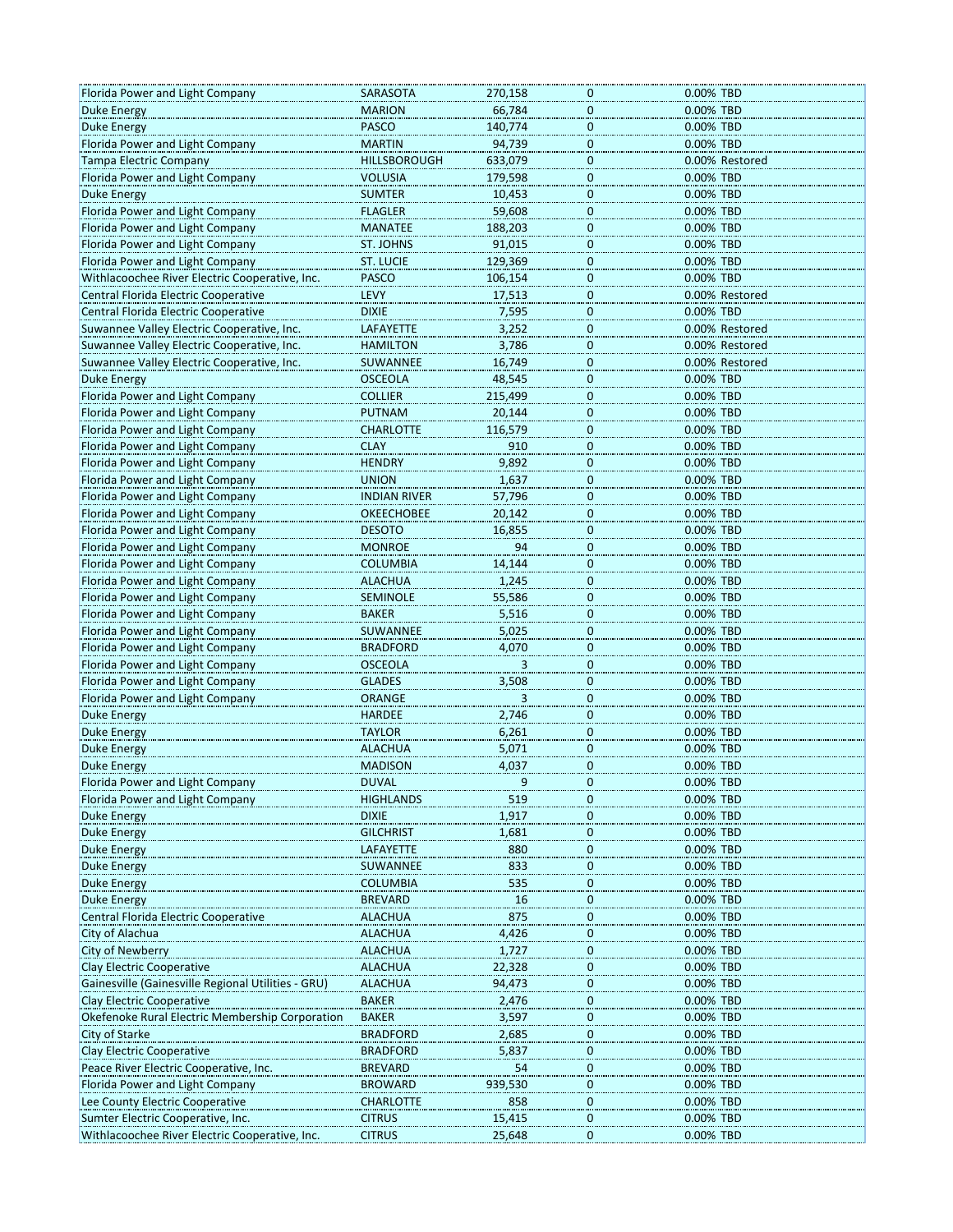| Clay Electric Cooperative                               | <b>CLAY</b>              | 79,473           | 0                | 0.00% TBD                        |
|---------------------------------------------------------|--------------------------|------------------|------------------|----------------------------------|
|                                                         | <b>CLAY</b>              |                  | $\mathbf 0$      |                                  |
| <b>Green Cove Springs Electric</b>                      |                          | 3,889            |                  | 0.00% TBD                        |
| Jacksonville (JEA)                                      | <b>CLAY</b>              | 9,994            | $\overline{0}$   | 0.00% TBD                        |
| Lee County Electric Cooperative                         | <b>COLLIER</b>           | 35,211           | $\mathbf 0$      | 0.00% TBD                        |
| <b>Clay Electric Cooperative</b>                        | <b>COLUMBIA</b>          | 16,922           | $\overline{0}$   | 0.00% TBD                        |
| Suwannee Valley Electric Cooperative, Inc.              | <b>COLUMBIA</b>          | 1,913            | $\mathbf 0$      | 0.00% Restored                   |
| Peace River Electric Cooperative, Inc.                  | <b>DESOTO</b>            | 972              | $\mathbf 0$      | 0.00% TBD                        |
| <b>Tri-County Electric Cooperative</b>                  | <b>DIXIE</b>             | 601              | $\mathbf 0$      | 0.00% TBD                        |
| Clay Electric Cooperative                               | <b>DUVAL</b>             | $\overline{a}$   | $\mathbf 0$      | 0.00% TBD                        |
| Jacksonville (JEA)                                      | <b>DUVAL</b>             | 430,918          |                  | 0.00% TBD                        |
|                                                         |                          |                  | $\overline{0}$   |                                  |
| Jacksonville Beach (Beaches Energy Services)            | <b>DUVAL</b>             | 18,875           | $\boldsymbol{0}$ | 0.00% TBD                        |
| Escambia River Electric Cooperative, Inc.               | <b>ESCAMBIA</b>          | 3,452            | $\bf{0}$         | 0.00% TBD                        |
| <b>Clay Electric Cooperative</b>                        | <b>FLAGLER</b>           | $\overline{z}$   | $\overline{0}$   | 0.00% TBD                        |
| <b>Duke Energy</b>                                      | <b>FLAGLER</b>           | 17               | $\mathbf 0$      | 0.00% TBD                        |
| Central Florida Electric Cooperative                    | <b>GILCHRIST</b>         | 7,424            | $\overline{0}$   | 0.00% Restored                   |
| Clay Electric Cooperative                               | <b>GILCHRIST</b>         | 4                | $\overline{0}$   | 0.00% TBD                        |
| City of Moore Haven                                     | <b>GLADES</b>            | 912              | $\overline{0}$   | 0.00% TBD                        |
| Glades Electric Cooperative, Inc.                       | <b>GLADES</b>            | 3,015            | $\overline{0}$   | 0.00% TBD                        |
| City of Wauchula                                        | <b>HARDEE</b>            | 2,734            | $\mathbf 0$      | 0.00% TBD                        |
|                                                         |                          |                  |                  |                                  |
| Florida Power and Light Company                         | <b>HARDEE</b>            | 33               | $\overline{0}$   | 0.00% TBD                        |
| Peace River Electric Cooperative, Inc.                  | <b>HARDEE</b>            | 6,862            | $\bf{0}$         | 0.00% TBD                        |
| City of Clewiston                                       | <b>HENDRY</b>            | 4,272            | $\overline{0}$   | 0.00% TBD                        |
| Glades Electric Cooperative, Inc.                       | <b>HENDRY</b>            | 3,530            | $\overline{0}$   | 0.00% TBD                        |
| Lee County Electric Cooperative                         | <b>HENDRY</b>            | 892              | $\mathbf 0$      | 0.00% TBD                        |
| Sumter Electric Cooperative, Inc.                       | <b>HERNANDO</b>          | 186              | 0                | 0.00% TBD                        |
| Withlacoochee River Electric Cooperative, Inc.          | <b>HERNANDO</b>          | 83,034           |                  | 0.00% TBD                        |
|                                                         |                          |                  | $\overline{0}$   |                                  |
| Glades Electric Cooperative, Inc.                       | <b>HIGHLANDS</b>         | 7,321            | $\overline{0}$   | 0.00% TBD                        |
| Peace River Electric Cooperative, Inc.                  | <b>HIGHLANDS</b>         | 376              | $\mathbf 0$      | 0.00% TBD                        |
| Duke Energy                                             | <b>HILLSBOROUGH</b>      | 24               | $\mathbf 0$      | 0.00% TBD                        |
| Peace River Electric Cooperative, Inc.                  | <b>HILLSBOROUGH</b>      | 1,159            | 0                | 0.00% TBD                        |
| City of Vero Beach                                      | <b>INDIAN RIVER</b>      | 35,030           | $\overline{0}$   | 0.00% TBD                        |
| Peace River Electric Cooperative, Inc.                  | <b>INDIAN RIVER</b>      | 216              | $\overline{0}$   | 0.00% TBD                        |
| Central Florida Electric Cooperative                    | LAFAYETTE                | 9                | $\bf{0}$         | 0.00% TBD                        |
| <b>Tri-County Electric Cooperative</b>                  | <b>LAFAYETTE</b>         | 51               | $\pmb{0}$        | 0.00% TBD                        |
| City of Leesburg                                        | LAKE                     | 22,000           |                  | 0.00% TBD                        |
|                                                         |                          |                  | $\overline{0}$   |                                  |
| City of Mount Dora                                      | LAKE                     | 5,706            | 0                | 0.00% TBD                        |
| <b>Clay Electric Cooperative</b>                        | LAKE                     | 2,239            | $\overline{0}$   | 0.00% TBD                        |
| Sumter Electric Cooperative, Inc.                       | LAKE                     | 64,924           | $\overline{0}$   | 0.00% TBD                        |
| Lee County Electric Cooperative                         | LEE                      | 179,084          | $\mathbf 0$      | 0.00% TBD                        |
| City of Williston                                       | LEVY                     | 1,462            | $\overline{0}$   | 0.00% TBD                        |
| <b>Clay Electric Cooperative</b>                        | LEVY                     | 712              | 0                | 0.00% TBD                        |
| Sumter Electric Cooperative, Inc.                       | <b>LEVY</b>              | 1,605            | 0                | 0.00% TBD                        |
| Peace River Electric Cooperative, Inc.                  | <b>MANATEE</b>           | 26,510           | 0                | 0.00% TBD                        |
|                                                         |                          |                  |                  |                                  |
| Central Florida Electric Cooperative                    | <b>MARION</b>            | 9                | $\overline{0}$   | 0.00% TBD                        |
| Clay Electric Cooperative                               | <b>MARION</b>            | 16,301           | $\bf{0}$         | 0.00% TBD                        |
|                                                         |                          |                  |                  |                                  |
| Ocala (Ocala Electric Utility)                          | <b>MARION</b>            | 49,955           | 0                | 0.00% TBD                        |
| Sumter Electric Cooperative, Inc.                       | <b>MARION</b>            | 57,949           | 0                | 0.00% TBD                        |
| Homestead                                               | MIAMI-DADE               | 23,086           |                  | 0.00% TBD                        |
|                                                         | <b>MONROE</b>            |                  | $\overline{0}$   |                                  |
| Florida Keys Electric Cooperative                       |                          | 31,941           | $\overline{0}$   | 0.00% TBD                        |
| <b>Keys Energy Services</b>                             | <b>MONROE</b>            | 30,000           | $\pmb{0}$        | 0.00% TBD                        |
| Florida Public Utilities Corporation                    | <b>NASSAU</b>            | 15,989           | 0                | 0.00% Restored                   |
| Okefenoke Rural Electric Membership Corporation         | <b>NASSAU</b>            | 6,988            | 0                | 0.00% TBD                        |
| Glades Electric Cooperative, Inc.                       | <b>OKEECHOBEE</b>        | 2,278            | $\boldsymbol{0}$ | 0.00% TBD                        |
| City of Winter Park                                     | <b>ORANGE</b>            | 13,941           | $\mathbf 0$      | 0.00% TBD                        |
| Orlando (Orlando Utilities Commission - OUC)            | <b>ORANGE</b>            | 197,030          | $\pmb{0}$        | 0.00% TBD                        |
| <b>Reedy Creek</b>                                      | <b>ORANGE</b>            | 120              | 0                | 0.00% TBD                        |
| Kissimmee (Kissimmee Utility Authority - KUA)           | <b>OSCEOLA</b>           | 67,889           | $\boldsymbol{0}$ | 0.00% TBD                        |
| Peace River Electric Cooperative, Inc.                  |                          | 929              |                  |                                  |
|                                                         | <b>OSCEOLA</b>           |                  | $\overline{0}$   | 0.00% TBD                        |
| St. Cloud (Operated by OUC)                             | <b>OSCEOLA</b>           | 35,853           | $\overline{0}$   | 0.00% TBD                        |
| Lake Worth Utilities                                    | PALM BEACH               | 27,847           | $\bf{0}$         | 0.00% TBD                        |
| Sumter Electric Cooperative, Inc.                       | <b>PASCO</b>             | 36               | 0                | 0.00% TBD                        |
| Tampa Electric Company<br><b>Tampa Electric Company</b> | PASCO<br><b>PINELLAS</b> | 23,560<br>10,940 | 0<br>0           | 0.00% Restored<br>0.00% Restored |